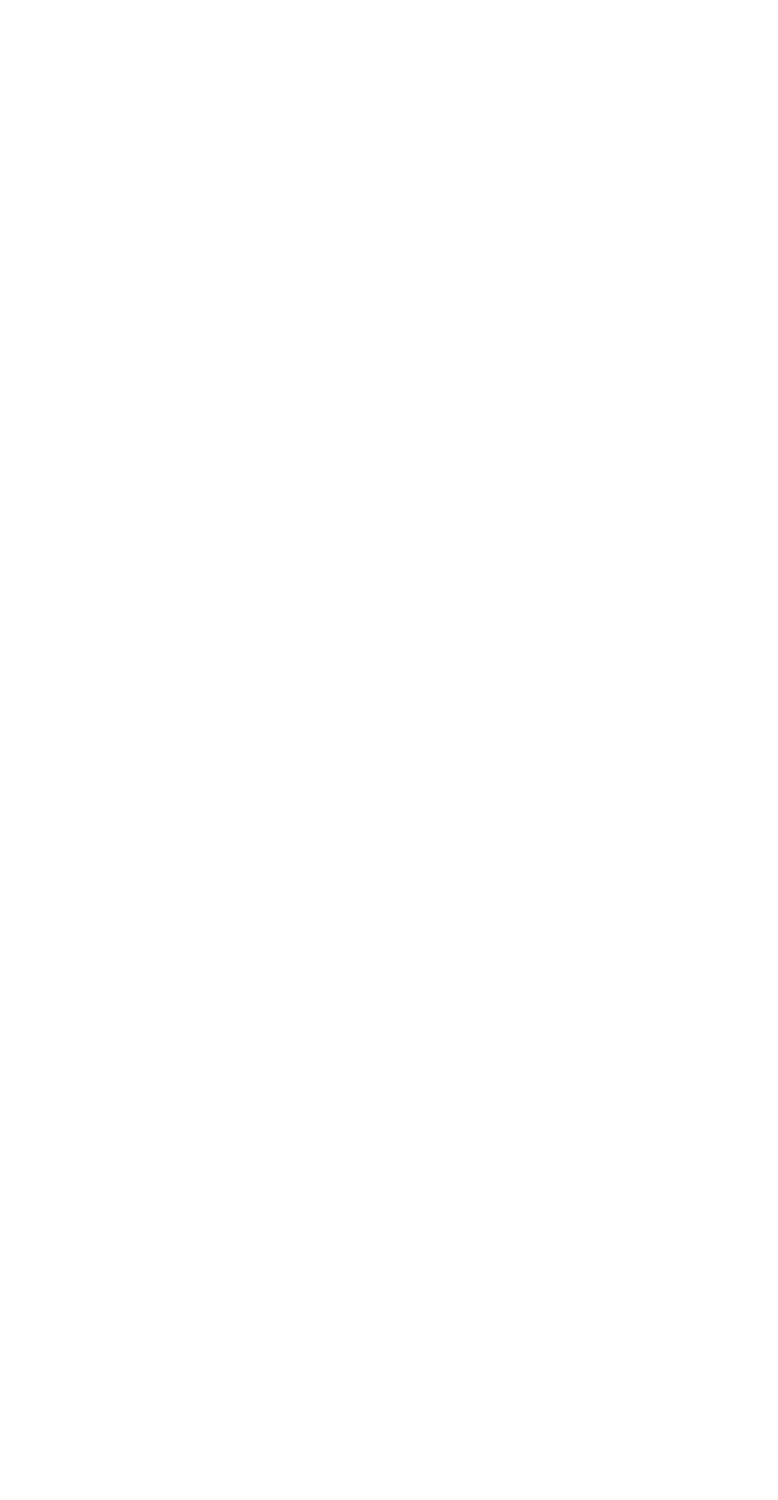

# **LS1024BP/ LS2024BP**

### **——Solar Charge Controller**



Nominal system voltage 12/24VDC**\*** Maximum PV input voltage 50V Nominal charge / discharge current

| <b>LS1024BP</b> | 10A |
|-----------------|-----|
| <b>LS2024BP</b> | 20A |

\*The solar charge controller has the system voltage 12/24VDC automatic recognition function and custom define function, and all charge, discharge and load control parameters can be modified.

**Warranty:** The charge controller is warranted to be free from defects for a period of two years from the date of shipment to the original end user.

**Notice: Manufacture is not responsible for the damage of any part of controller due to operator's misuse, battery parameters mismatch, unreasonable system configuration, unauthorized repairment or exceeding the specified parameter.**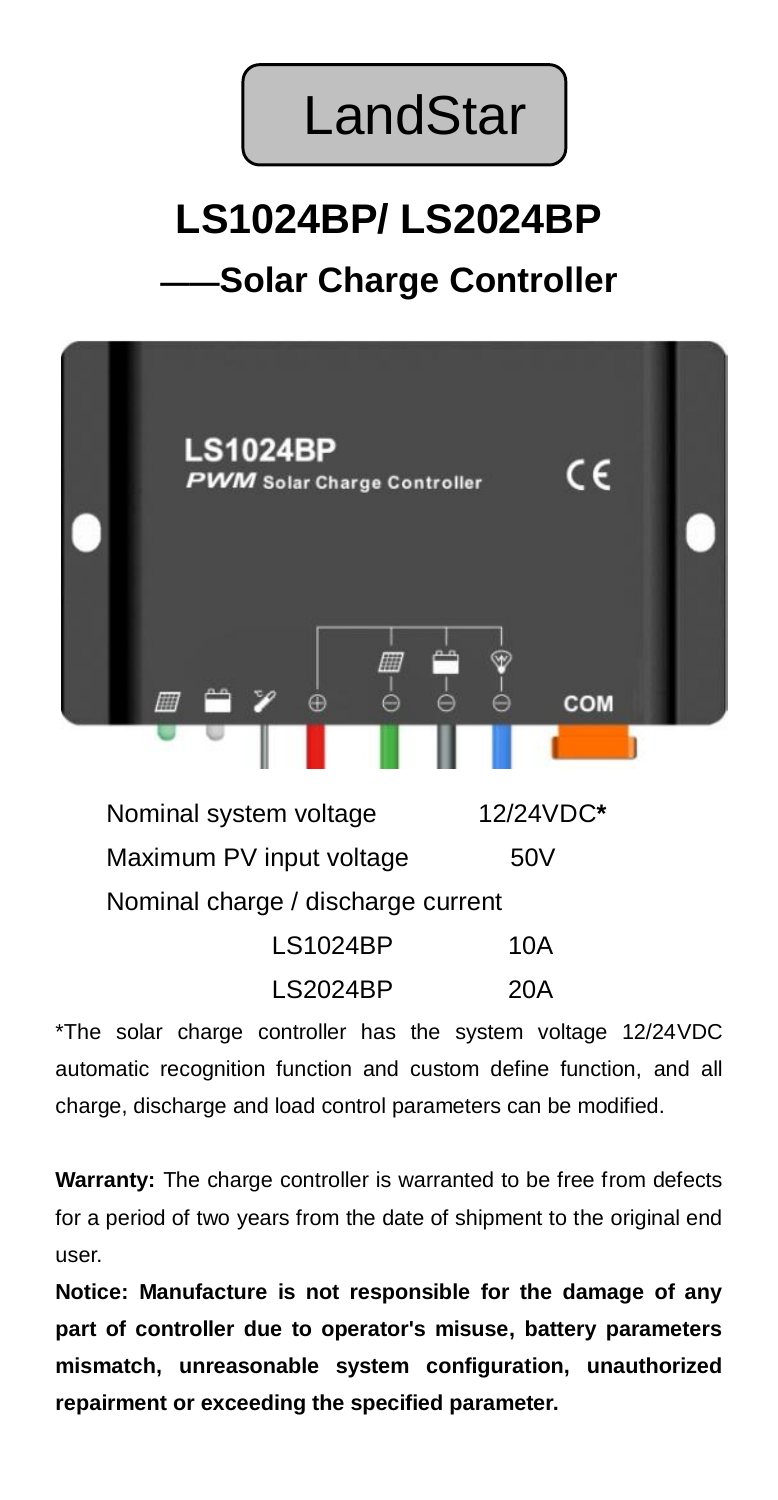# **Contents**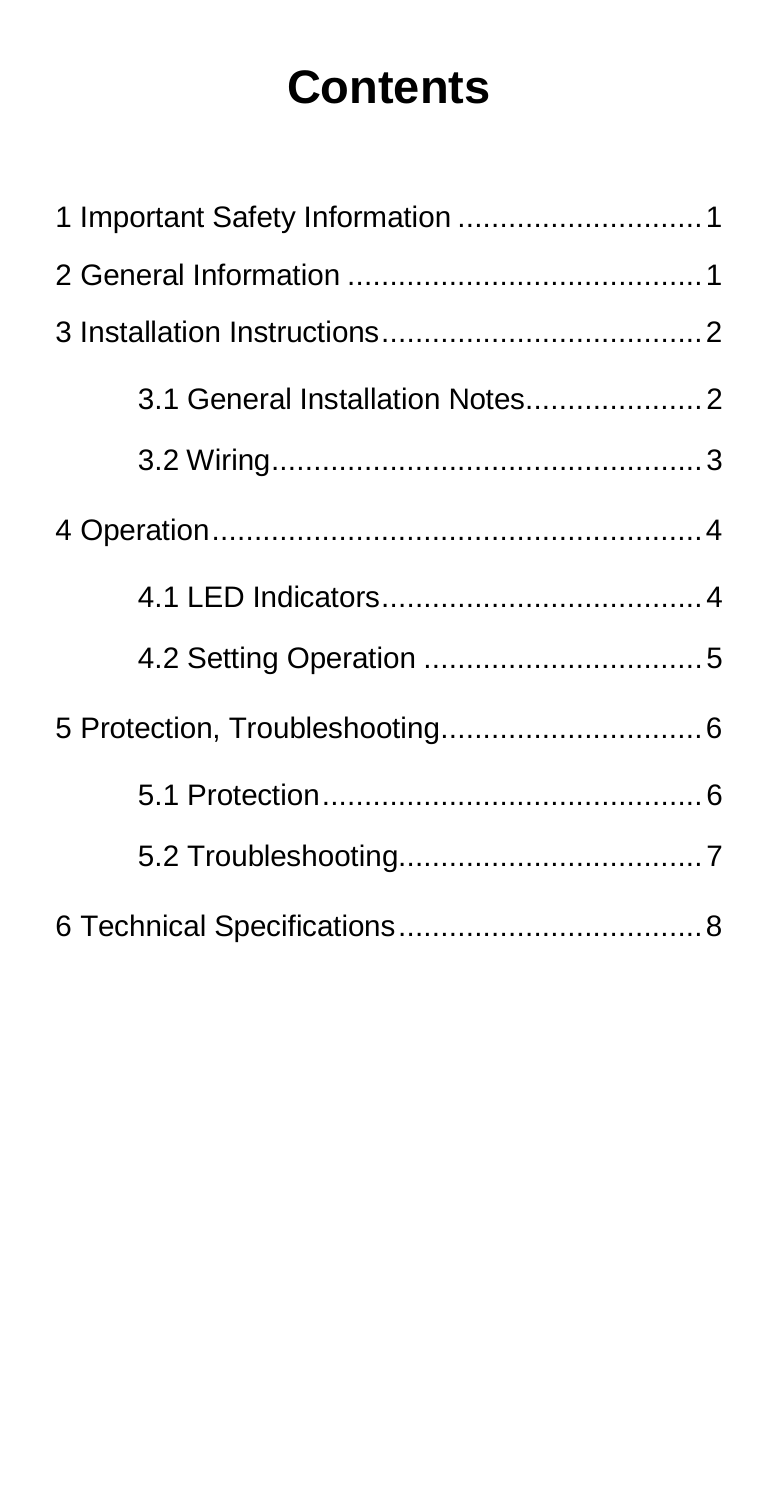## <span id="page-4-0"></span>**1 Important Safety Information**

Please inspect the controller thoroughly after it is delivered. If any damage is seen, please notify the shipping company or our company immediately.

### <span id="page-4-1"></span>**2 General Information**

LandStar BP series solar charge controller adopts the most advanced digital technique and operates fully automatically. It's Ideal for extreme environments with corrosion, dust, water etc and has various unique functions:

- 12/24VDC automatic identify or user-defined working voltage
- High efficient Series PWM charging, increase the battery lifetime and improve the solar system performance
- Use MOSFET as electronic switch, without any mechanical switch
- Multiple load control modes, increase the flexibility of the load output
- Sealed, Gel, Flooded and user-defined battery type option
- Adopt temperature compensation, correct the charging and discharging parameters automatically and improve the battery lifetime
- New SOC method of calculating accurately displays the available battery capacity
- LandStar BP has no keys, the control function and the switch condition of the load can be modified by communication connection
- Electronic protection: Overheating, over charging, over discharging, overload, and short circuit
- Reverse protection: any combination of solar module and battery
- With functions of current power calculation and real-time energy statistics recording, it is convenient for users to view charging and discharging energy of each day, month, year and total value
- Use of standard Modbus communication protocol for TTL-232 bus connections, communication protocol compatibility much better
- Support firmware upgrade
- Fully encapsulated PCB, IP67 protection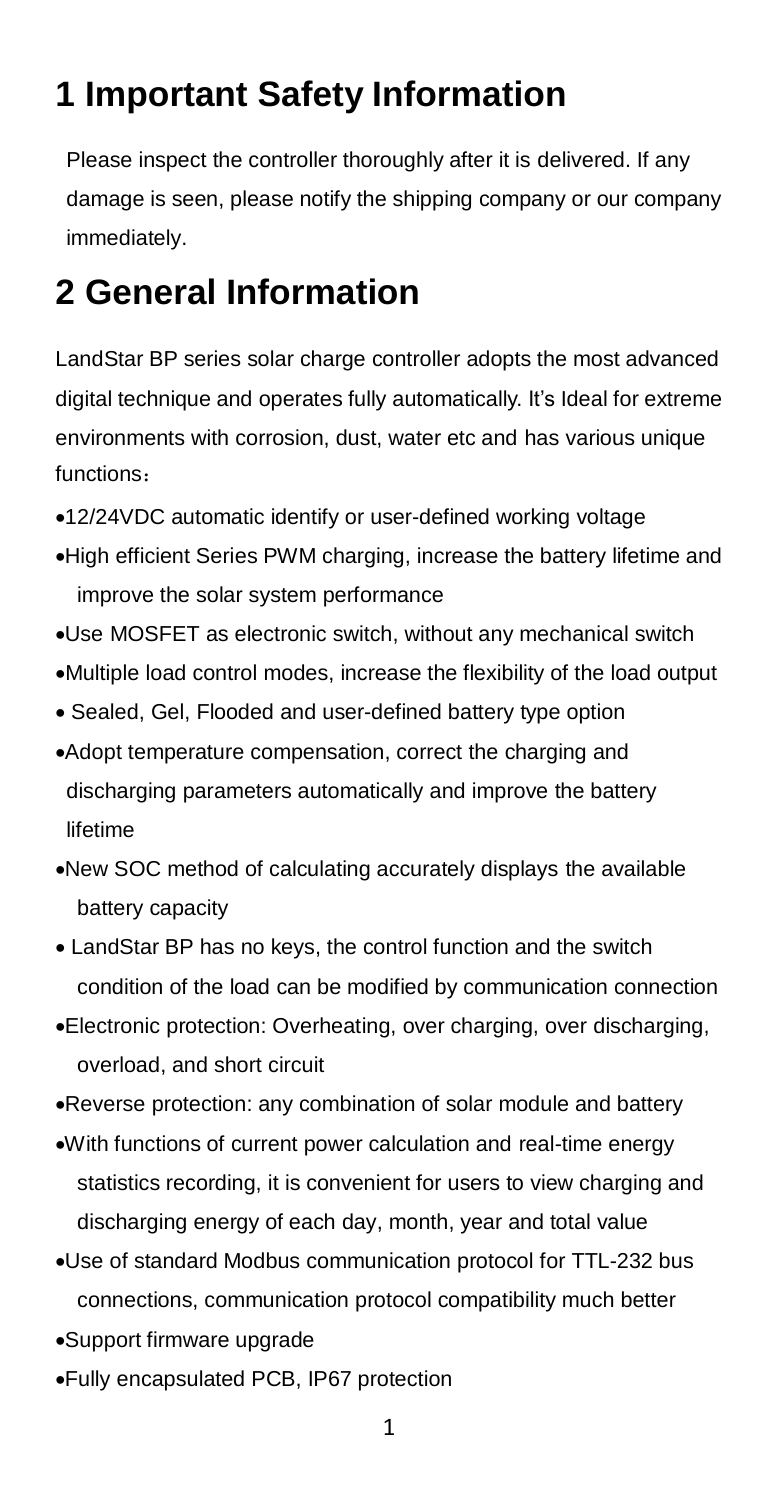# <span id="page-5-0"></span>**3 Installation Instructions**

#### <span id="page-5-1"></span>**3.1 General Installation Notes**

- Be very careful when working with batteries. Wear eye protection. Have fresh water available to wash and clean any contact with battery acid.
- Never short circuit the battery positive and negative terminals and wires which may cause explosion or fire.
- Install external fuses/breakers as required.
- Disconnect the solar module and fuse/breakers near to battery before installing or adjusting the controller.
- Confirm that power connections are tightened to avoid excessive heating from loose connection.
- Uses insulated tools and avoid placing metal objects near the batteries.
- Explosive gasses may be present during charging. Be certain there is sufficient ventilation to release the gasses.
- Loose power connections and/or corroded wires may result in resistive connections that melt wire insulation, burn surrounding materials, or even cause fire. Ensure tight connections and use cable clamps to secure cables and prevent them from swaying in mobile applications.
- Only charge the batteries that comply with the parameters of controller.
- Battery connection may be wired to one battery or a bank of batteries. The following instructions refer to a singular battery, but it is implied that the battery connection can be made to either one battery or a group of batteries in a battery bank.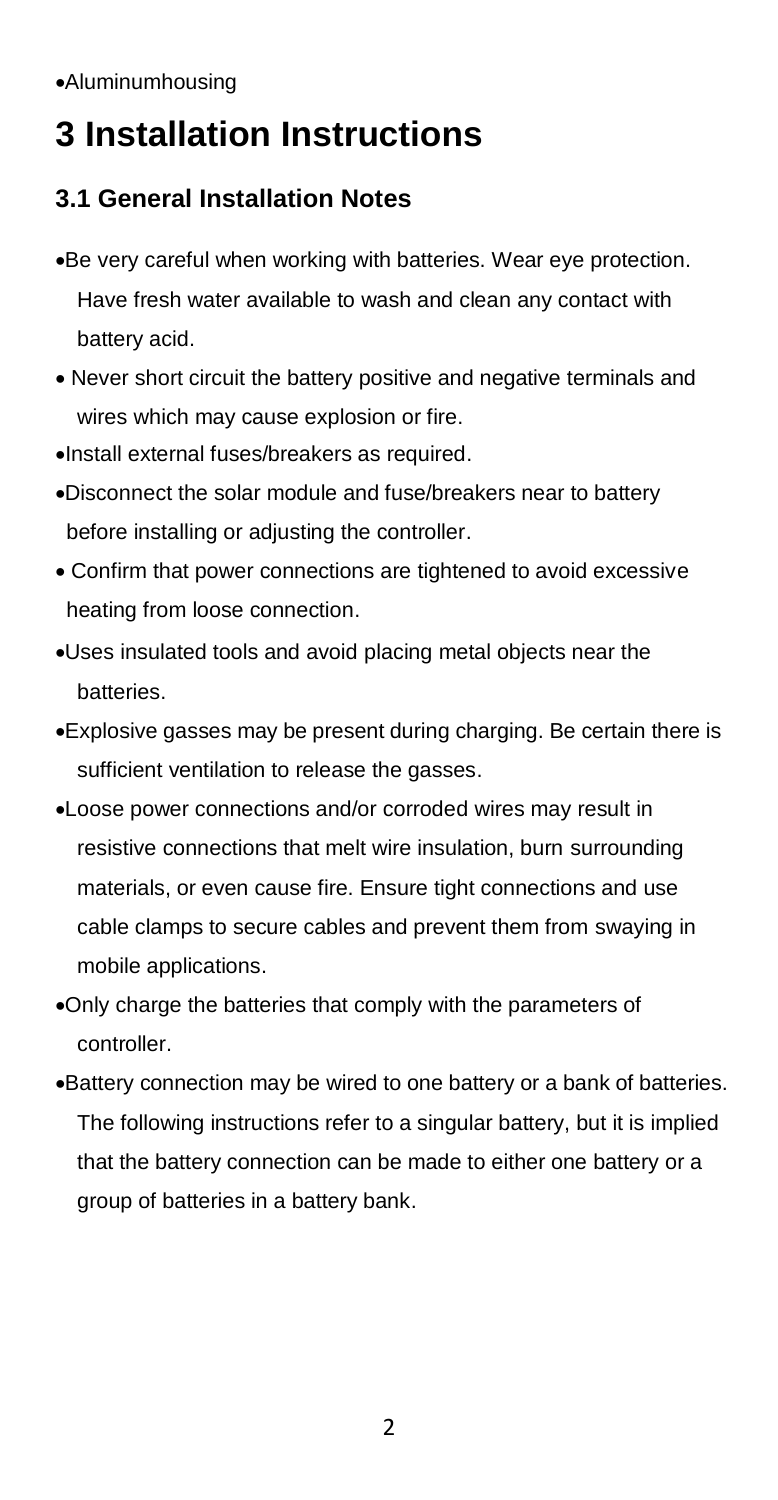<span id="page-6-0"></span>

1. Connect components to the charge controller in the sequence as shown above picture and pay much attention to the "+" and "-".Always power the battery First.

2. After power the battery, check the battery indicator on the controller,

it will be green. If it's not green, please refer to chapter 5.

3. The battery fuse should be installed as close to battery as possible.

The suggested distance is within 150mm.

**Note: Please connect the inverter to the battery rather than to the controller, if the inverter is necessary.**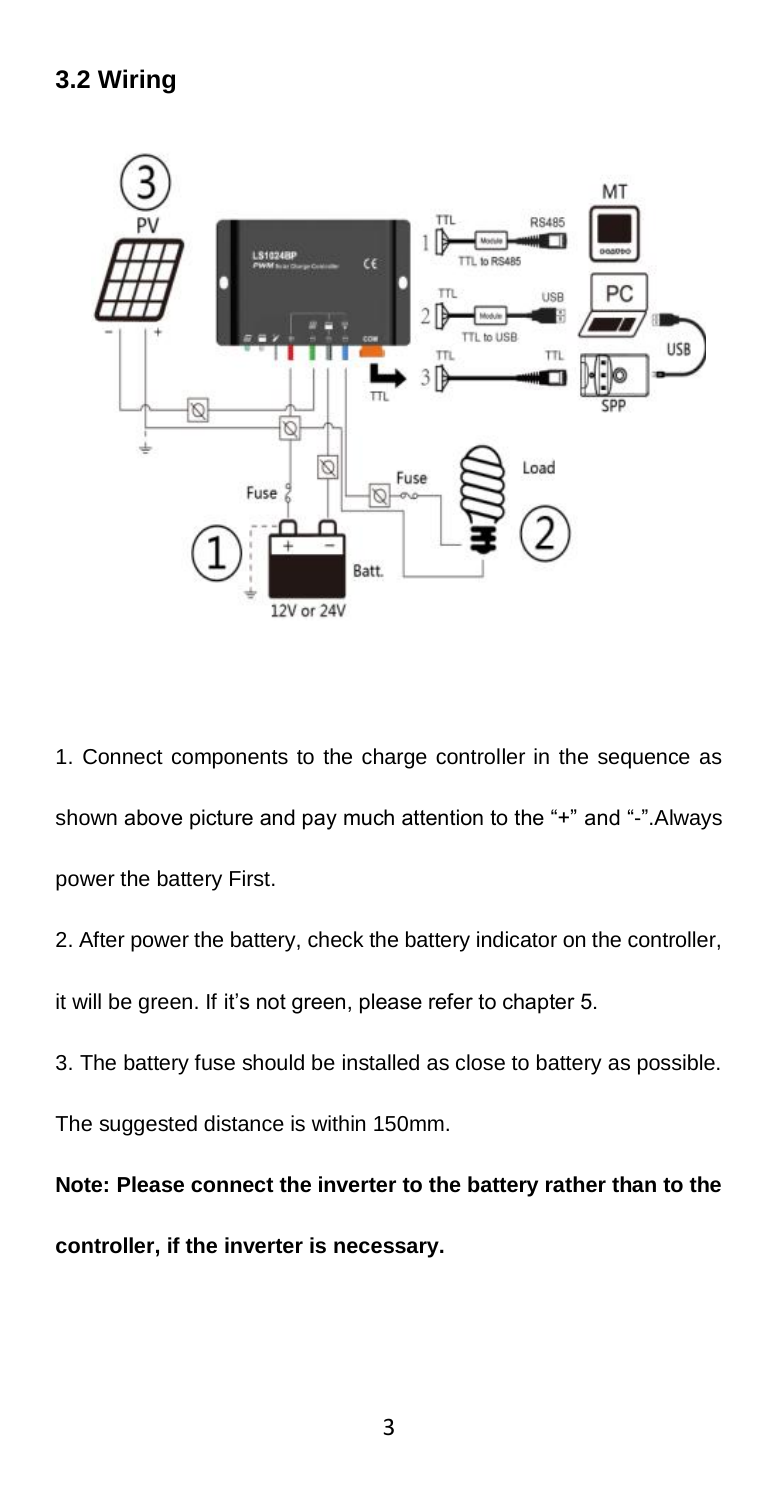# <span id="page-7-0"></span>**4 Operation**

### <span id="page-7-1"></span>**4.1 LED Indicators**



#### Charging Status LED indicator

#### **Indicator Status Description**

|                                              | Green           | On Solid        | Normal                      |
|----------------------------------------------|-----------------|-----------------|-----------------------------|
|                                              | Green           | Slowly Flashing | In charging                 |
|                                              | Green           | Fast Flashing   | PV reversing                |
|                                              | Green           | OFF             | No charge                   |
|                                              | Green           | On Solid        | Normal                      |
|                                              | Green           | Slowly Flashing | Full                        |
|                                              | Green           | Fast Flashing   | Over voltage                |
|                                              | Orange          | On Solid        | Under voltage               |
|                                              | Red<br>On Solid |                 | Over<br>discharged          |
|                                              | Red             | Flashing        | Battery over<br>temperature |
| Charging and battery indicator (red)flashing |                 | System          |                             |
| simultaneously                               |                 | voltage error   |                             |
| Charging and battery                         |                 | Controller      |                             |
| indicator(orange)flashing simultaneously     |                 | overheating     |                             |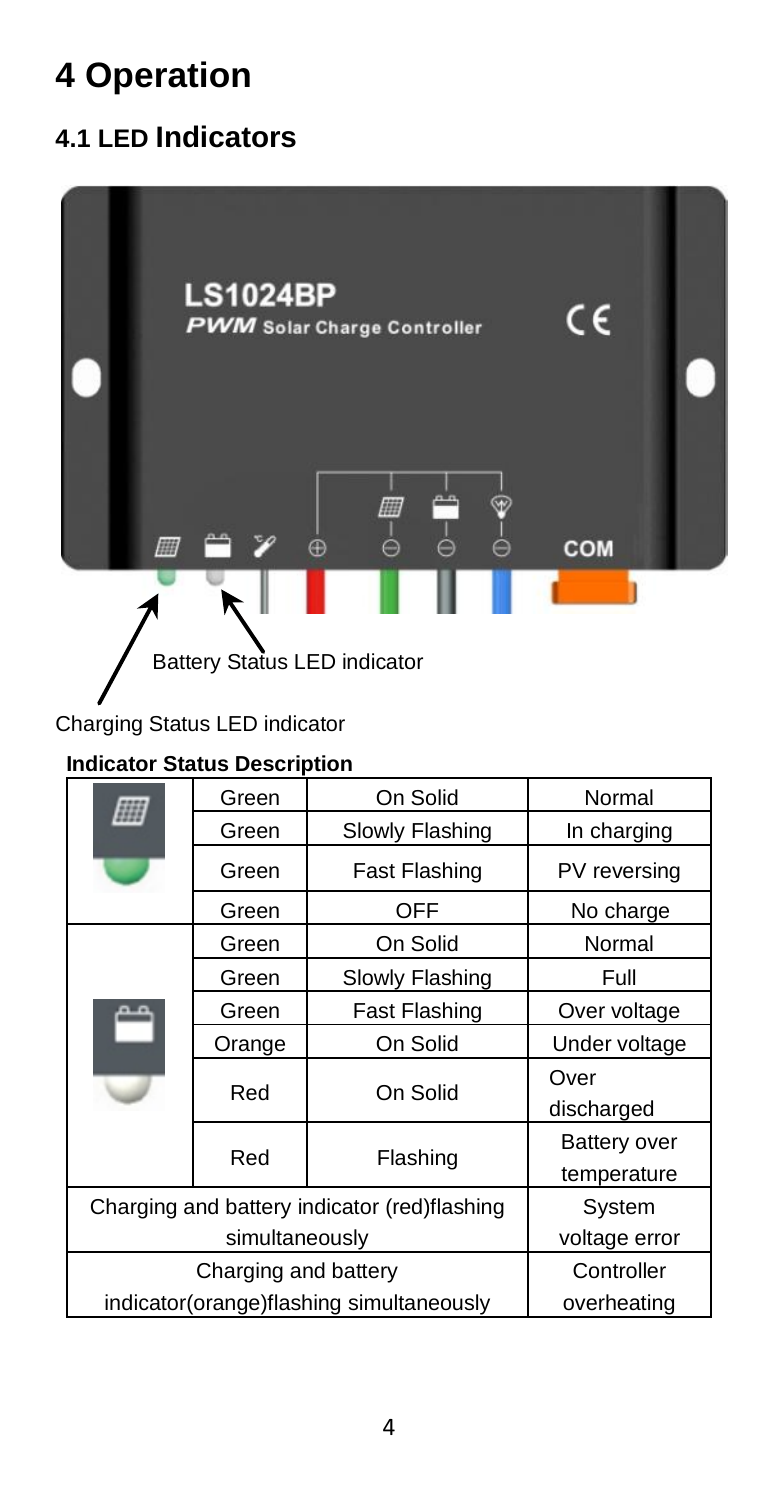### <span id="page-8-0"></span>**4.2 Setting Operation**



Three methods to program the controller:

1–Remote Meter,MT50/MT100(Use dedicated TTL232 to RS485 communication cable with CC-TTL-RS485-200U).

2–Super Parameter Programmer, SPP-01(Use dedicated TTL232 to TTL232 communication cable with CC-TTL-TTL-150U).

This method can realize one-key setting operation which is suitable for bulk quantity products setting or applied in the projects.

3-PC monitoring setting software "Solar Station Monitor" (Use dedicated TTL232 to USB communication cable with CC-USB-TTL-150U).

Through the remote meter and PC software, it can realize real-time monitoring, modification of control parameter, charge mode, load work mode, inquiry of failure information etc.

**Note:** Please refer to the user manual of MT, SPP-01 and PC software for more details.



**Note: After using, please be sure to plug the waterproof communication interface plug. Otherwise the controller will be damaged when water is into it.**

#### **·Load Set**

- 1. [Manual](app:ds:manual) Control 2. Light ON/Off (default)
- 3. Light ON+ Timer 4. Time Control

Note: In the mode of Light ON/OFF and Light ON/Timer, the Load is turned on after 10Min. delay.

#### **·Battery Type**

1. Sealed(default) 2. Gel 3. Flooded 4. User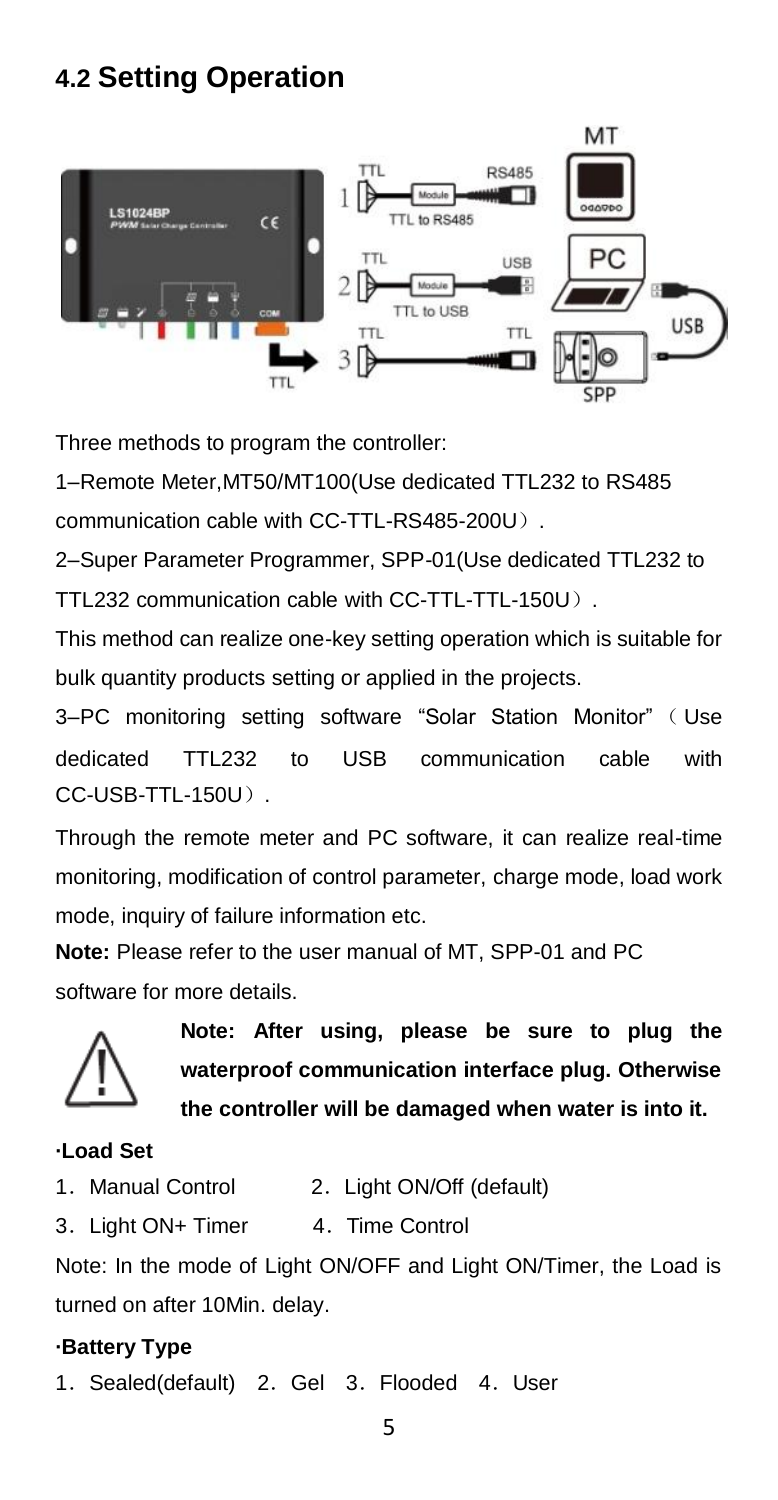# <span id="page-9-0"></span>**5 Protection, Troubleshooting**

#### <span id="page-9-1"></span>**5.1 Protection**

#### **·PV Array Short Circuit**

If PV array short circuit occurs, clear it to resume normal charge automatically.

#### **·Load Overload**

If the load current exceeds the rated discharge current of controller (≥1.05 times rated discharge current), the controller will disconnect the load. Once the overload occurs, the way to solve is to send a "remote load switch" command or reset the controller after reducing the load.

#### **·Load Short Circuit**

Fully protected against load wiring short-circuit(≥2 times rated discharge current). After one automatic load reconnect attempt, the fault must be cleared by restarting the controller or sending a "remote load switch" command.

#### **·PV Reverse Polarity**

Fully protection against PV reverse polarity, no damage to the controller will result. Correct the miswire to resume normal operation.

#### **·Battery Reverse Polarity**

Fully protection against battery reverse polarity, no damage to the controller will result. Correct the miswire to resume normal operation.

#### **·Battery working voltage error**

If battery voltage does not match controller working voltage, controller will stop working. After correcting the voltage, the fault must be cleared by restarting the controller or sending a "remote load switch" command.

#### **·Damaged Temperature Sensor**

If the temperature sensor short-circuited or damaged, the controller will be charging or discharging at the default temperature 25 ℃ to prevent the battery damaged from overcharging or over discharged.

6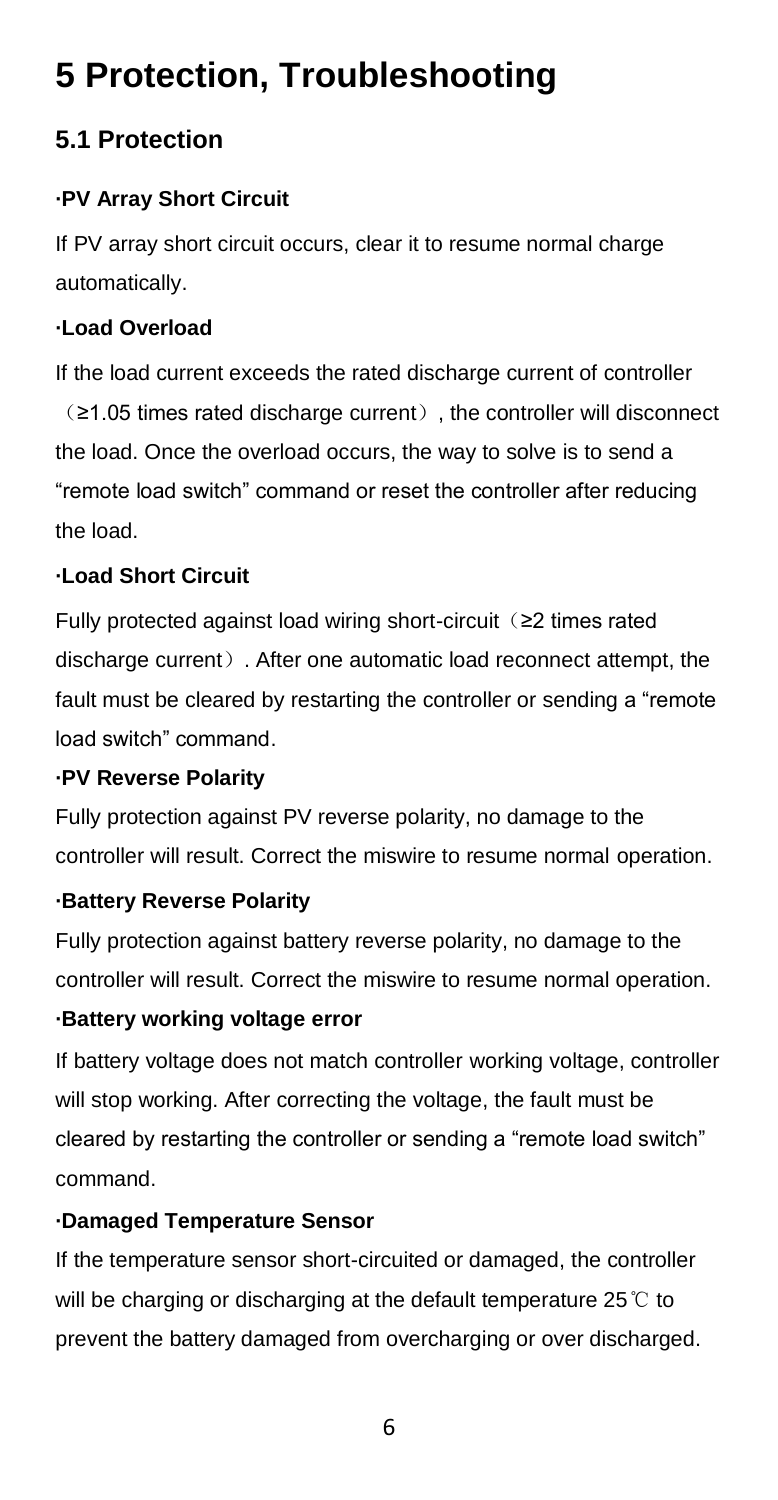#### **·Overheating Protection**

If the temperature of the controller heat sink exceeds 85°C, the controller will automatically start the overheating protection and stop the charging and discharging. When the temperature is below 75℃, the controller will resume to work.

#### **·High Voltage Transients**

PV is protected against smaller high voltage surge. In lightning prone areas, additional external suppression is recommended.

**Note: The controller has daily automatic fault recovery function which will reduce the manual operation and can intelligently eliminate the fault caused by non-actual hardware failure.**

#### <span id="page-10-0"></span>**5.2 Troubleshooting**

| Faults                                                                                                  | Possible<br>reasons                                                          | Troubleshooting                                                                                                                                                         |
|---------------------------------------------------------------------------------------------------------|------------------------------------------------------------------------------|-------------------------------------------------------------------------------------------------------------------------------------------------------------------------|
| Charging LED<br>indicator off<br>during davtime<br>when sunshine<br>falls on PV<br>modules<br>properly. | <b>PV</b><br>arrav<br>disconnection                                          | Check that PV and battery wire<br>connections are correct and tight.                                                                                                    |
| Green Battery<br>LED indicator<br>fast flashing                                                         | Battery voltage<br>higher than over<br>voltage<br>disconnect<br>voltage(OVD) | Check the battery voltage. If it<br>over high, disconnect the solar<br>module immediately and change<br>a new controller.                                               |
| Battery<br><b>I ED indicators</b><br>orange                                                             | Battery under<br>voltage                                                     | Load output is normal. Charging<br>LED indicator will return to green<br>automatically when fully charged.                                                              |
| <b>Battery LED</b><br>indicators RED<br>color and loads<br>not working.                                 | Battery<br>over discharged                                                   | The controller cut off the output<br>automatically. LED indicator will<br>return to green automatically<br>when fully charged.                                          |
| Load abnormal<br>shutdown                                                                               | Over load                                                                    | Remove or cut out the additional<br>load and sending a "remote load<br>command, the<br>switch"<br>controller will resume to work<br>after 3s or restart the controller. |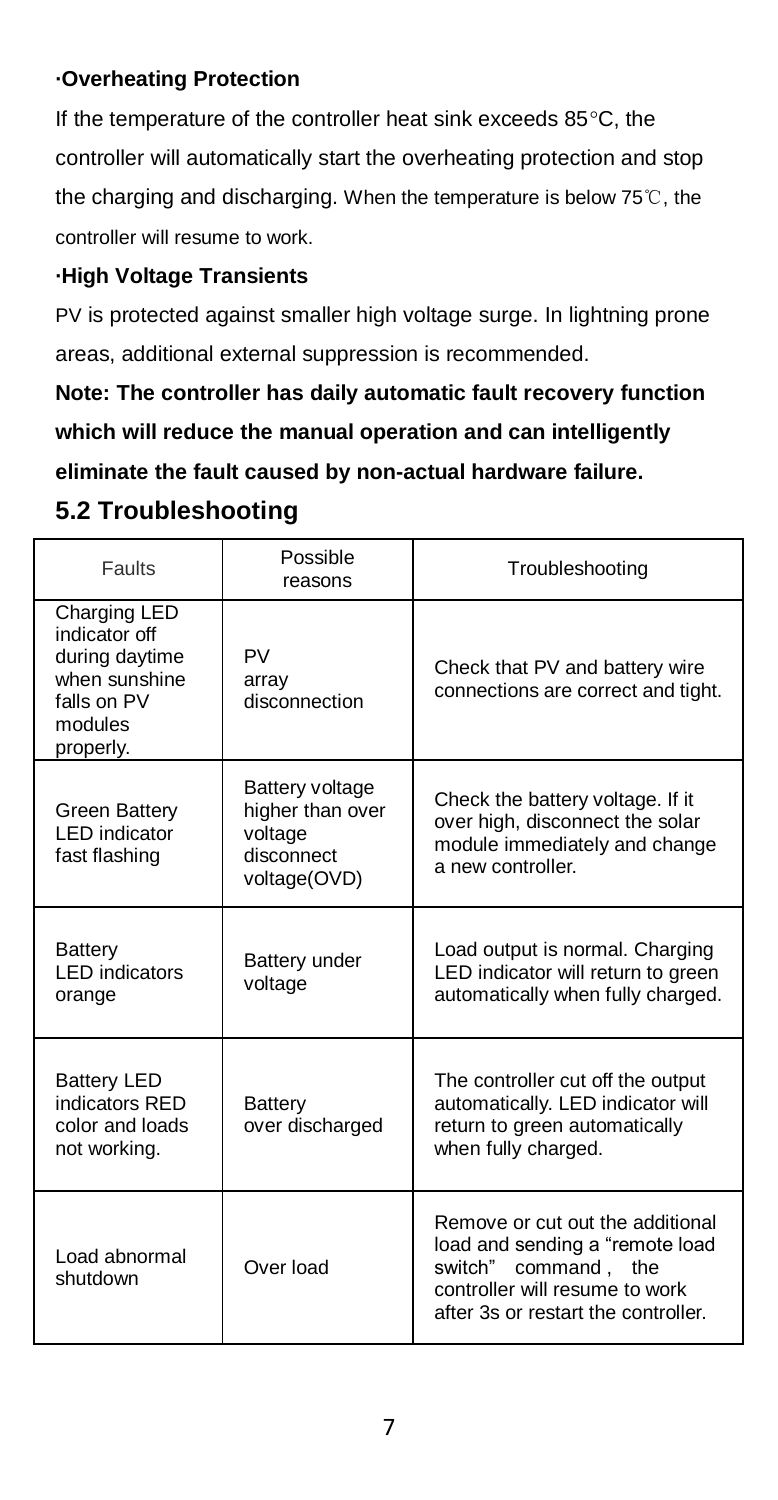| Load abnormal<br>shutdown                                                         | Short circuit                                                                                                     | Clear short circuit and sending a<br>"remote load switch" command.<br>the controller will resume to work<br>after 3s or restart the controller.                                                                                                                                                            |
|-----------------------------------------------------------------------------------|-------------------------------------------------------------------------------------------------------------------|------------------------------------------------------------------------------------------------------------------------------------------------------------------------------------------------------------------------------------------------------------------------------------------------------------|
| All the led<br>indicator<br>flashing<br>(battery orange<br>indicator<br>flashing) | Too high<br>temperature of<br>controller                                                                          | When heat sink of the controller<br>exceeds 85 °C, the controller will<br>automatically cut input and<br>output circuit. When the<br>temperature below 75℃, the<br>controller will resume to work.<br>Please reduce the environment<br>temperature, the power of solar<br>module or the power of the load. |
| All the led<br>indicator<br>flashing<br>(battery red<br>indicator<br>flashing)    | System voltage<br>error                                                                                           | Check whether the battery<br>voltage match with the controller<br>working voltage. Please change<br>to a suitable battery or reset the<br>working voltage.                                                                                                                                                 |
| SOC value<br>incorrect                                                            | Choose the<br>wrong battery<br>type; Using the<br>reconfigured<br>profile of the<br>user defined<br>battery type. | Correct the right battery type;<br>Using the configuration of the<br>charging voltage compensation if<br>choosing the user defined battery<br>type and ignore the SOC                                                                                                                                      |

# <span id="page-11-0"></span>**6 Technical Specifications**

| Description                          | Parameter                          |
|--------------------------------------|------------------------------------|
| Nominal System Voltage               | 12/24VDC                           |
| Max. PV input voltage                | 50V                                |
| Max. Battery Terminal Voltage        | 34V                                |
| <b>Rated Battery Current</b>         | LS1024BP<br>10A<br>LS2024BP<br>20A |
| Charge Circuit Voltage Drop          | ≤0.28 $V$                          |
| Discharge Circuit Voltage Drop       | ≤0.20 $V$                          |
| Self-consumption                     | ≤8.4mA/12V:≤7.8mA/24V              |
| Temperature compensation coefficient | -3mV/°C/2V (Default)               |
| Groundina                            | Positive grounding                 |

#### **Electrical Parameters**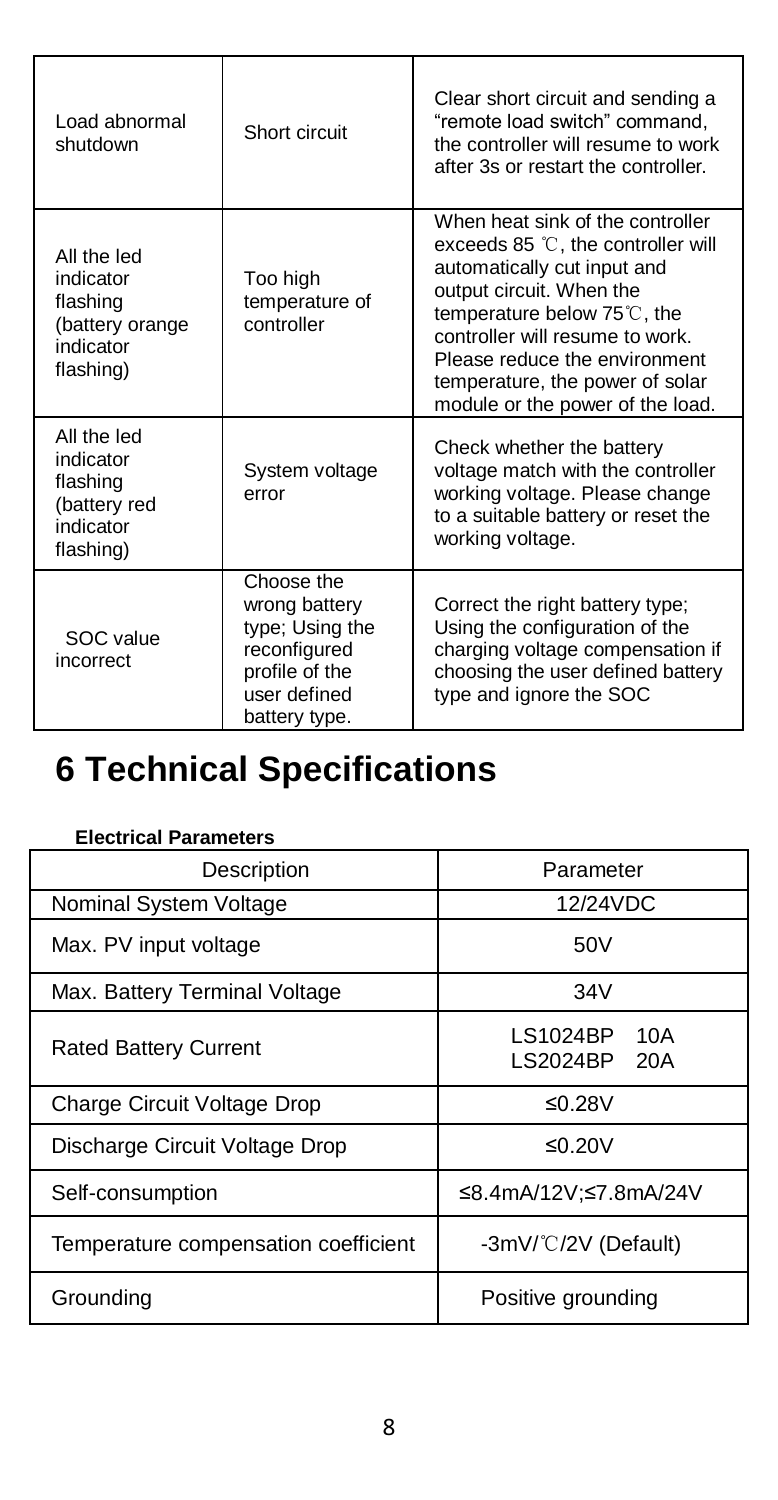**Battery Voltage Parameters (parameters is in 12V system at 25**℃**, please** 

| Battery charging<br>setting                                 | Sealed    | Gel     | Flooded | User      |
|-------------------------------------------------------------|-----------|---------|---------|-----------|
| Over Voltage<br>Disconnect Voltage                          | 16.0V     | 16.0V   | 16.0V   | $9 - 17V$ |
| Charging Limit<br>Voltage                                   | 15.0V     | 15.0V   | 15.0V   | $9 - 17V$ |
| Over Voltage<br><b>Reconnect Voltage</b>                    | 15.0V     | 15.0V;  | 15.0V   | $9 - 17V$ |
| Equalize Charging<br>Voltage                                | 14.6V     |         | 14.8V   | $9 - 17V$ |
| <b>Boost Charging</b><br>Voltage                            | 14.4V;    | 14.2V   | 14.6V   | $9 - 17V$ |
| Float Charging<br>Voltage                                   | 13.8V;    | 13.8V:  | 13.8V   | $9 - 17V$ |
| <b>Boost Reconnect</b><br>Charging Voltage                  | $13.2V$ ; | 13.2V   | 13.2V   | $9 - 17V$ |
| Low Voltage<br>Reconnect Voltage                            | 12.6V     | 12.6V   | 12.6V   | $9 - 17V$ |
| <b>Under Voltage</b><br><b>Warning Reconnect</b><br>Voltage | 12.2V     | 12.2V   | 12.2V   | $9 - 17V$ |
| <b>Under Voltage</b><br><b>Warning Voltage</b>              | 12.0V     | 12.0V   | 12.0V   | $9 - 17V$ |
| Low Voltage<br>Disconnect Voltage                           | 11.1V     | 11.1V   | 11.1V   | $9 - 17V$ |
| Discharging Limit<br>Voltage                                | 10.6V     | 10.6V   | 10.6V   | $9 - 17V$ |
| <b>Equalize Duration</b>                                    | 120 min   |         | 120 min | 0~180 min |
| <b>Boost Duration</b>                                       | 120 min   | 120 min | 120 min | 10~180min |

**use X 2 in 24V system**)

**Notes:**

**1**.**When the battery type is sealed, gel, flooded**,**the adjusting range of equalize duration is 0 to180min and boost duration is 10 to180min.**

**2**.**User type is the user defined battery type. The default value is the same as sealed type. When modify it, please follow the below logistic relation:**

a ) Over Voltage Disconnect Voltage > Charging Limit

Voltage≥Equalize Charging Voltage ≥Boost Charging Voltage≥Float Charging Voltage >Boost Reconnect Charging Voltage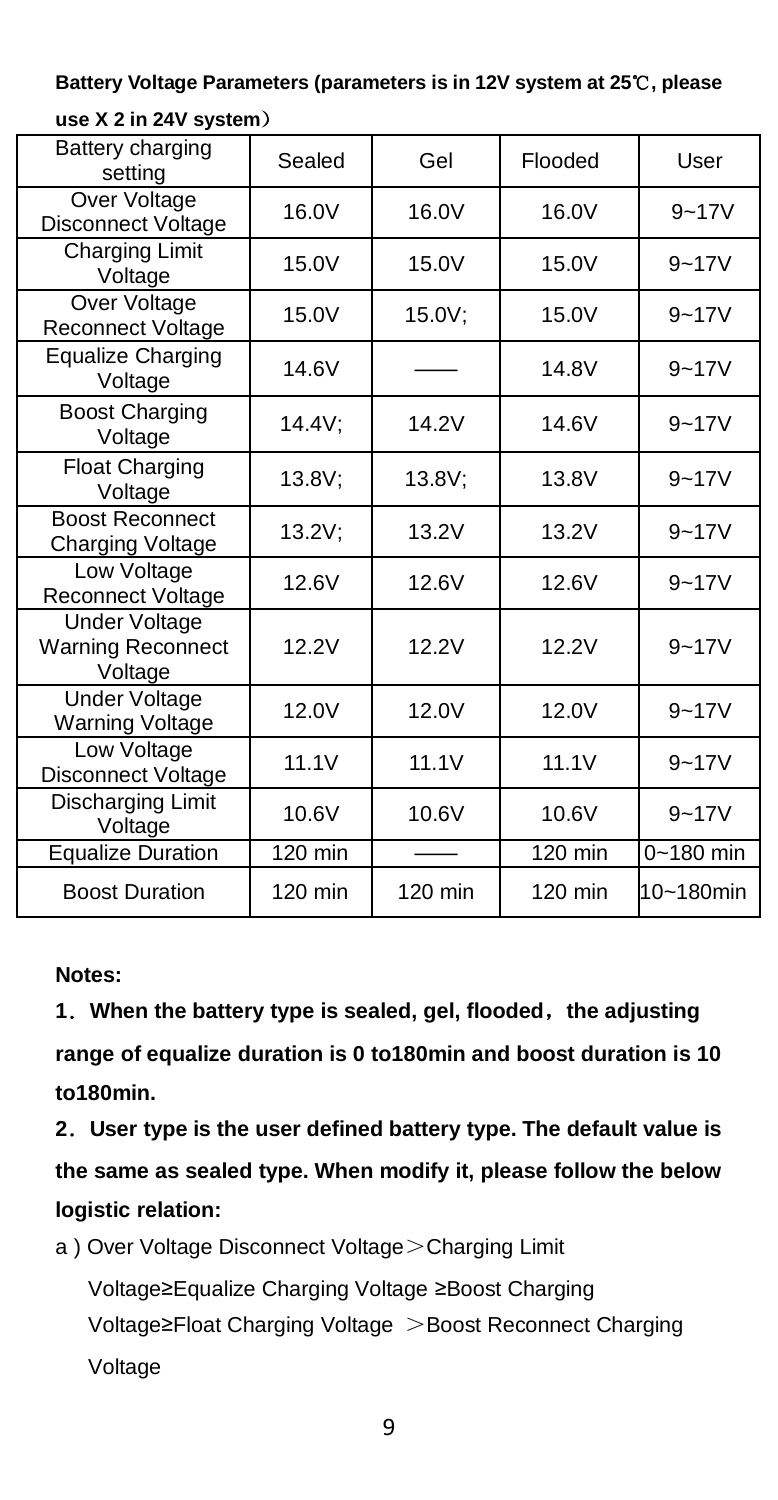- b) Over Voltage Disconnect Voltage > Over Voltage Reconnect Voltage
- c) Low Voltage Reconnect Voltage>Low Voltage Disconnect Voltage≥Discharging Limit Voltage
- d ) Under Voltage Warning Reconnect Voltage>Under Voltage Warning Voltage≥Discharging Limit Voltage
- e ) Boost Reconnect Charging voltage>Low Voltage Disconnect Voltage

### **\*Please carefully to select battery type. It will damage battery if the setting is incorrect.**

#### **Environmental parameters**

| Environmental parameters | Parameter                                      |
|--------------------------|------------------------------------------------|
| Working temperature      | $-30^{\circ}\text{C} \sim +55^{\circ}\text{C}$ |
| Storage temperature      | $-30^{\circ}$ C ~ $+80^{\circ}$ C              |
| Humidity                 | ≤95% N.C.                                      |
| Enclosure                | IP67                                           |

#### **LS1024BPMechanical parameters**

| <b>Mechanical Parameter</b> | Parameter             |
|-----------------------------|-----------------------|
| Overall dimension           | 108.5x64.5x25.6mm     |
| Mounting dimension          | 100.5 mm              |
| Mounting hole size          | $\Phi$ 4.5            |
| Power cable                 | $2.5$ mm <sup>2</sup> |
| Net weight                  | $0.4k$ a              |

#### **LS2024BP Mechanical parameters**

| <b>Mechanical Parameter</b> | Parameter             |
|-----------------------------|-----------------------|
| Overall dimension           | 139x76.5x28 mm        |
| Mounting dimension          | 131mm                 |
| Mounting hole size          | $\Phi$ 4.5            |
| Power cable                 | $4.0$ mm <sup>2</sup> |
| Net weight                  | 0.6 <sub>kq</sub>     |

### **Final interpretation right of the manual belongs to our company. Any changes without prior notice!**

**Version number: V1.**7